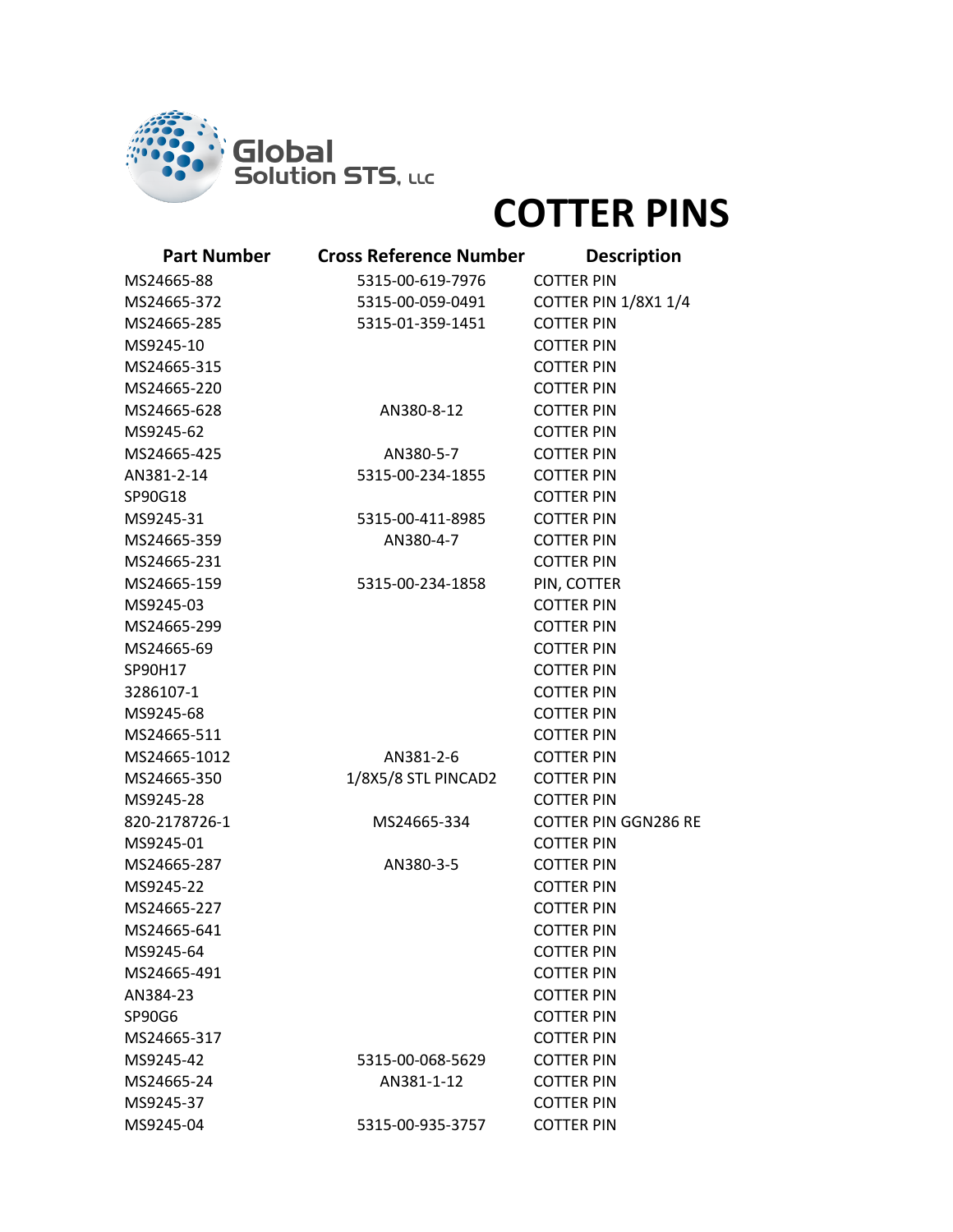

## **COTTER PINS**

| <b>Part Number</b> | <b>Cross Reference Number</b> | <b>Description</b>   |
|--------------------|-------------------------------|----------------------|
| MS24665-3-3        | AN380-3-3                     | <b>COTTER PIN</b>    |
| MS24665-703        |                               | <b>COTTER PIN</b>    |
| SP90KS             |                               | <b>COTTER PIN</b>    |
| MS24665-360        | AN380-4-8                     | <b>COTTER PIN</b>    |
| 69272-30           |                               | <b>COTTER PIN</b>    |
| MS9245-71          |                               | <b>COTTER PIN</b>    |
| MS24665-1013       |                               | <b>COTTER PIN</b>    |
| MS9245-27          |                               | <b>COTTER PIN</b>    |
| MS24665-323        |                               | <b>COTTER PIN</b>    |
| MS9245-87          |                               | <b>COTTER PIN</b>    |
| MS24665-624        | AN380-8-7                     | <b>COTTER PIN</b>    |
| MS24665-130        | MS24665-132                   | <b>COTTER PIN</b>    |
| AN381-2-6          | 5315-00-200-3586              | <b>COTTER PIN</b>    |
| AN380-2-6          | 5315-00-252-5986              | <b>COTTER PIN</b>    |
| MS24665-361        | AN380-4-9                     | <b>COTTER PIN</b>    |
| MS9245-25          | 5315-00-619-7158              | <b>COTTER PIN</b>    |
| MS24665-321        |                               | <b>COTTER PIN</b>    |
| MS24665-356        |                               | 1/8X1-3/8 COTTER PIN |
| MS9245-44          |                               | <b>COTTER PIN</b>    |
| MS24665-704        |                               | <b>COTTER PIN</b>    |
| MS24665-26         | AN381-1-16                    | <b>COTTER PIN</b>    |
| MS24665-134        | 1/16X3/4 COTTER PIN           | 1/16X3/4COT/PIN AN38 |
| MS24665-302        | 3/32X1 COTTER PIN 18          | 3/32X1 COTTER 18.8   |
| MS24665-556        | 3/16X3 COTTER PIN             | <b>COTTER PIN</b>    |
| MS24665-631        | 1/4X4-1/2 COTTER PIN          | 1/4X4-1/2 COTTER PIN |
| MS24665-423        |                               | 5/32X11/2 COTTER PIN |
| MS24665-355        | 5315-00-012-0123              | <b>COTTER PIN</b>    |
| MS9245-05          |                               | <b>COTTER PIN</b>    |
| MS24665-303        |                               | <b>COTTER PIN</b>    |
| MS24665-380        | 817-0005                      | .130 X 3 COTTER PIN  |
| MS9245-29          |                               | <b>COTTER PIN</b>    |
| MS24665-292        |                               | <b>COTTER PIN</b>    |
| MS9245-02          |                               | <b>COTTER PIN</b>    |
| MS24665-154        | AN381-2-14                    | <b>COTTER PIN</b>    |
| MS24665-5          | 5315-00-236-8345              | <b>COTTER PIN</b>    |
| MS24665-71         | 5315-00-829-1326              | <b>COTTER PIN</b>    |
| MS24665-281        | AN380-3-2                     | <b>COTTER PIN</b>    |
| MS24665-627        | AN380-8-10                    | <b>COTTER PIN</b>    |
| MS9245-88          |                               | <b>COTTER PIN</b>    |
| MS24665-385        |                               | 1/8X3/4 COTTER PIN b |